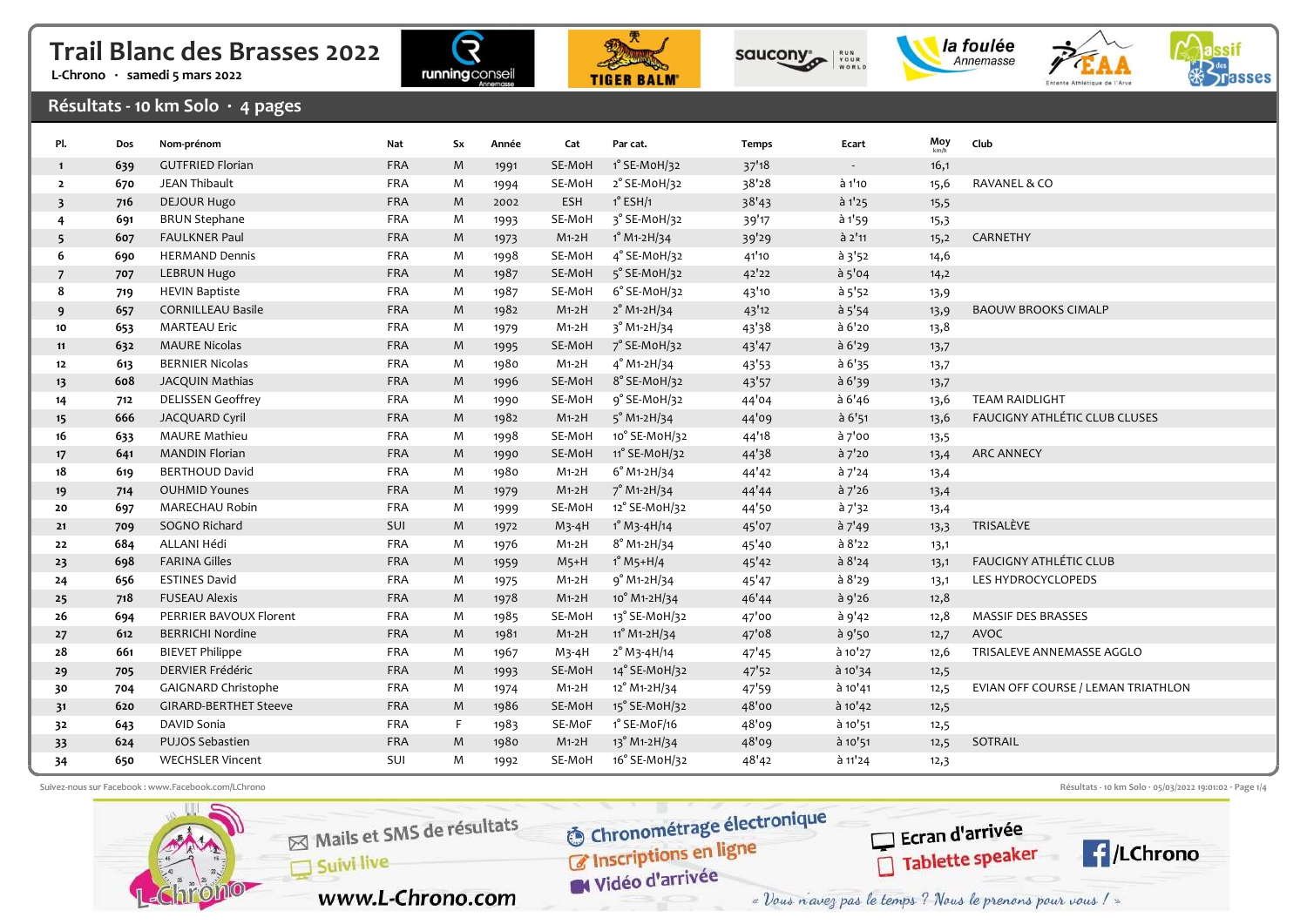









# Résultats - 10 km Solo · 4 pages

| PI. | Dos | Nom-prénom                     | Nat        | Sx           | Année | Cat        | Par cat.                          | Temps | Ecart           | Moy  | Club                          |
|-----|-----|--------------------------------|------------|--------------|-------|------------|-----------------------------------|-------|-----------------|------|-------------------------------|
| 35  | 651 | <b>BLUTEAU Pascal</b>          | <b>FRA</b> | M            | 1968  | $M_3-4H$   | $3°$ M <sub>3</sub> -4H/14        | 48'51 | $a$ 11'33       | 12,3 |                               |
| 36  | 660 | DALMARD Raphaël                | <b>FRA</b> | M            | 1988  | SE-MoH     | 17° SE-M0H/32                     | 49'13 | à 11'55         | 12,2 | TROC ALPES WINNER             |
| 37  | 703 | MIGLIACCIO Andrea              | SUI        | M            | 1988  | SE-MoH     | 18° SE-M0H/32                     | 49'18 | à 12'00         | 12,2 | RIVEGAUCHE                    |
| 38  | 652 | <b>LAMINOT Yann</b>            | <b>FRA</b> | M            | 1972  | $M_3-4H$   | $4^{\circ}$ M <sub>3</sub> -4H/14 | 50'01 | $a$ 12'43       | 12,0 | LÉMAN TRIATHLON CLUB          |
| 39  | 654 | <b>MARION François</b>         | <b>FRA</b> | M            | 1979  | $M1-2H$    | $14^{\circ}$ M1-2H/34             | 50'16 | $a$ 12'58       | 11,9 |                               |
| 40  | 679 | <b>BEGOT Teddy</b>             | <b>FRA</b> | M            | 1983  | SE-MoH     | 19° SE-MoH/32                     | 50'20 | à 13'02         | 11,9 |                               |
| 41  | 671 | <b>GUYOT Olivier</b>           | <b>FRA</b> | M            | 1966  | $M_3-4H$   | $5^{\circ}$ M <sub>3</sub> -4H/14 | 50'22 | $a$ 13'04       | 11,9 | <b>TEAM COUDRAY</b>           |
| 42  | 720 | LEMELLETIER Richard            | <b>FRA</b> | M            | 1965  | $M_3-4H$   | $6°M_3-4H/14$                     | 50'22 | à 13'04         | 11,9 | <b>COTEN'TRAIL</b>            |
| 43  | 634 | <b>DUCROT Aymeric</b>          | <b>FRA</b> | M            | 1988  | SE-MoH     | 20° SE-MoH/32                     | 50'37 | à 13'19         | 11,9 |                               |
| 44  | 663 | <b>BESSON Emmanuel</b>         | <b>FRA</b> | M            | 1984  | SE-MoH     | 21° SE-M0H/32                     | 51'11 | $a$ 13'53       | 11,7 |                               |
| 45  | 708 | <b>GUEX-CROSIER Gaetan</b>     | SUI        | M            | 1980  | $M1-2H$    | 15° M1-2H/34                      | 51'21 | à 14'03         | 11,7 |                               |
| 46  | 659 | <b>HALLER Louis</b>            | <b>FRA</b> | M            | 2004  | <b>JUH</b> | $1^\circ$ JUH/2                   | 51'48 | à 14'30         | 11,6 |                               |
| 47  | 602 | <b>GOUVART Baptiste</b>        | <b>FRA</b> | M            | 1996  | SE-MoH     | 22° SE-MoH/32                     | 52'06 | à 14'48         | 11,5 |                               |
| 48  | 692 | <b>BARATAY Anthony</b>         | <b>FRA</b> | M            | 1999  | SE-MoH     | 23° SE-M0H/32                     | 52'53 | à 15'35         | 11,4 |                               |
| 49  | 693 | <b>PUTHON Anthony</b>          | <b>FRA</b> | M            | 1987  | SE-MoH     | 24° SE-MoH/32                     | 52'58 | à 15'40         | 11,3 | <b>SAMOENS TRAIL TEAM</b>     |
| 50  | 655 | <b>LEROY Thomas</b>            | <b>FRA</b> | M            | 1989  | SE-MoH     | 25° SE-MoH/32                     | 53'09 | à 15'51         | 11,3 |                               |
| 51  | 695 | <b>VILLETTE Pierre Louis</b>   | SUI        | M            | 1973  | $M1-2H$    | 16° M1-2H/34                      | 53'15 | $\lambda$ 15'57 | 11,3 | LA FOULÉE ANNEMASSE           |
| 52  | 623 | <b>DALLAVALLE Bertrand</b>     | <b>FRA</b> | M            | 1980  | $M1-2H$    | 17° M1-2H/34                      | 53'18 | à 16'00         | 11,3 |                               |
| 53  | 628 | <b>GIRAUD Alexandre</b>        | <b>FRA</b> | M            | 1980  | $M1-2H$    | 18° M1-2H/34                      | 53'21 | $a$ 16'03       | 11,3 |                               |
| 54  | 610 | <b>CHERRIER Romain</b>         | SUI        | M            | 1980  | $M1-2H$    | 19° M1-2H/34                      | 53'23 | à 16'05         | 11,2 |                               |
| 55  | 644 | <b>BATARD Willy</b>            | <b>FRA</b> | M            | 1978  | $M1-2H$    | 20° M1-2H/34                      | 53'31 | $a$ 16'13       | 11,2 | TRISALEVE                     |
| 56  | 520 | PASSAQUAY Laure                | <b>FRA</b> | F            | 1986  | SE-MoF     | 2° SE-MoF/16                      | 53'37 | à 16'19         | 11,2 |                               |
| 57  | 615 | <b>BONNAURE Guillaume</b>      | <b>FRA</b> | M            | 1990  | SE-MoH     | 26° SE-MoH/32                     | 53'42 | $a$ 16'24       | 11,2 |                               |
| 58  | 614 | <b>BONNAURE Myriam</b>         | <b>FRA</b> | $\mathsf{F}$ | 1993  | SE-MoF     | 3° SE-MoF/16                      | 53'44 | à 16'26         | 11,2 |                               |
| 59  | 682 | <b>BACHELARD Jérôme</b>        | <b>FRA</b> | M            | 1971  | $M_3-4H$   | $7°$ M <sub>3</sub> -4H/14        | 53'54 | à 16'36         | 11,1 |                               |
| 60  | 711 | ALLIOT Guéwen                  | <b>FRA</b> | M            | 1985  | SE-MoH     | 27° SE-M0H/32                     | 54'53 | à 17'35         | 10,9 |                               |
| 61  | 662 | <b>KROUG Stephane</b>          | SUI        | M            | 1973  | $M1-2H$    | 21° M1-2H/34                      | 55'13 | $\hat{a}$ 17'55 | 10,9 |                               |
| 62  | 674 | <b>COLEMAN WHEALY Jennifer</b> | <b>FRA</b> | F            | 1976  | $M1-2F$    | $1^{\circ}$ M <sub>1</sub> -2F/8  | 55'48 | à 18'30         | 10,8 |                               |
| 63  | 621 | <b>BOUCARD Nicolas</b>         | <b>FRA</b> | M            | 1979  | $M1-2H$    | 22° M1-2H/34                      | 55'54 | $a$ 18'36       | 10,7 |                               |
| 64  | 601 | DEBRAI-MALOT Enzo              | <b>FRA</b> | M            | 2004  | JUH        | $2^\circ$ JUH/2                   | 55'59 | $a$ 18'41       | 10,7 | <b>FAUCIGNY ATHLETIC CLUB</b> |
| 65  | 700 | <b>BILLET Emilie</b>           | <b>FRA</b> | F            | 1985  | SE-MoF     | $4^\circ$ SE-MoF/16               | 57'12 | à 19'54         | 10,5 |                               |
| 66  | 672 | <b>DECOTTIGNIES Ludovic</b>    | <b>FRA</b> | M            | 1981  | $M1-2H$    | 23° M1-2H/34                      | 57'14 | à 19'56         | 10,5 |                               |
| 67  | 717 | <b>DELIE Laurence</b>          | <b>FRA</b> | F            | 1971  | $M_3 - 4F$ | $1^{\circ}$ M <sub>3</sub> -4F/6  | 57'16 | à 19'58         | 10,5 |                               |
| 68  | 688 | <b>DUBARD Louis</b>            | <b>FRA</b> | M            | 1979  | M1-2H      | 24° M1-2H/34                      | 57'43 | $a$ 20'25       | 10,4 |                               |

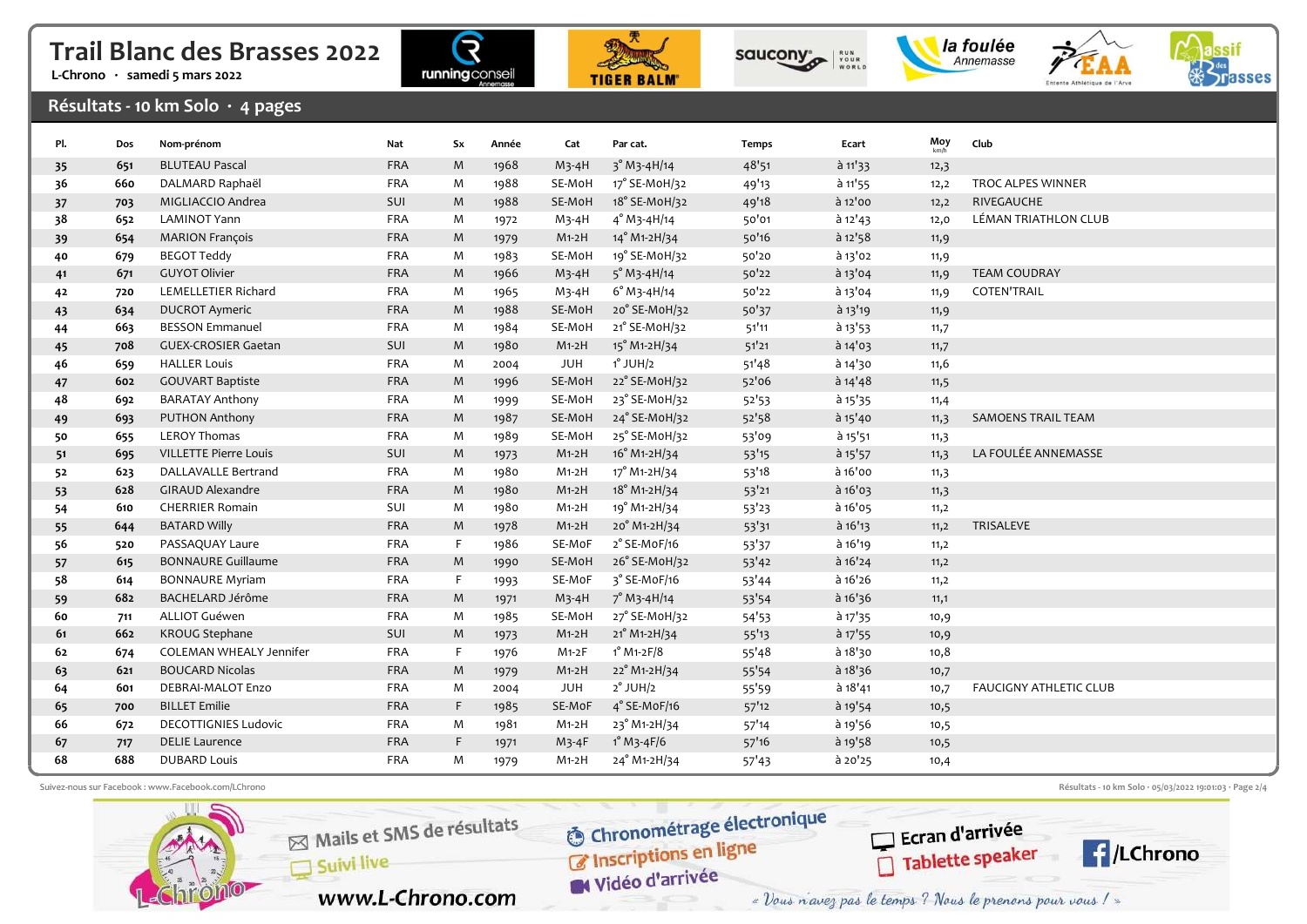









## Résultats - 10 km Solo · 4 pages

| Pl. | Dos | Nom-prénom                 | Nat        | <b>Sx</b> | Année | Cat      | Par cat.                                    | Temps   | Ecart     | $Moy$ km/h | Club                          |
|-----|-----|----------------------------|------------|-----------|-------|----------|---------------------------------------------|---------|-----------|------------|-------------------------------|
| 69  | 676 | <b>BERGOEND Pierre</b>     | <b>FRA</b> | M         | 1964  | $M_3-4H$ | $8^{\circ}$ M <sub>3</sub> -4H/14           | 57'48   | à 20'30   | 10,4       |                               |
| 70  | 642 | <b>MOLET Nathalie</b>      | <b>FRA</b> | -F        | 1987  | SE-MoF   | 5° SE-MoF/16                                | 57'50   | $a$ 20'32 | 10,4       |                               |
| 71  | 622 | <b>THIRION Brice</b>       | <b>FRA</b> | M         | 1965  | $M_3-4H$ | $9°M3 - 4H/14$                              | 58'04   | $a$ 20'46 | 10,3       |                               |
| 72  | 678 | FAVRE-BONTÉ Patrick        | <b>FRA</b> | M         | 1957  | $M5+H$   | $2^{\circ}$ M <sub>5</sub> +H/4             | 59'39   | à 22'21   | 10,1       |                               |
| 73  | 665 | <b>HADLEY GRAVE Andrew</b> | <b>FRA</b> | M         | 1974  | $M1-2H$  | 25° M1-2H/34                                | 1hoo'oo | à 22'42   | 10,0       |                               |
| 74  | 685 | <b>CHARDON Stéphanie</b>   | <b>FRA</b> | F.        | 1988  | SE-MoF   | 6° SE-MoF/16                                | 1h00'23 | à 23'05   | 9,9        |                               |
| 75  | 696 | VOISIN Noémie              | <b>FRA</b> | F         | 1985  | SE-MoF   | 7° SE-MoF/16                                | 1h00'23 | à 23'05   | 9,9        |                               |
| 76  | 669 | COLLANGE Jean-jacques      | <b>FRA</b> | M         | 1976  | $M1-2H$  | 26° M1-2H/34                                | 1hoo'27 | à 23'09   | 9,9        | <b>ROLEX SPORT</b>            |
| 77  | 686 | <b>PLAUD Estelle</b>       | <b>FRA</b> | F         | 1983  | SE-MoF   | 8° SE-MoF/16                                | 1h00'30 | à 23'12   | 9,9        |                               |
| 78  | 626 | PAJON James                | <b>FRA</b> | M         | 1959  | $M5+H$   | $3^{\circ}$ M <sub>5</sub> +H/ <sub>4</sub> | 1hoo'49 | à 23'31   | 9,9        | <b>UC PASSY MONT-BLANC</b>    |
| 79  | 706 | <b>MERMOUD Thierry</b>     | <b>FRA</b> | M         | 1967  | $M_3-4H$ | $10^{\circ}$ M3-4H/14                       | 1h01'57 | $a$ 24'39 | 9,7        |                               |
| 80  | 699 | PNOT Jean-pierre           | <b>FRA</b> | M         | 1975  | $M1-2H$  | 27° M1-2H/34                                | 1h02'01 | à 24'43   | 9,7        |                               |
| 81  | 630 | ROUSSEAU Camille           | <b>FRA</b> | F         | 1998  | SE-MoF   | 9° SE-MoF/16                                | 1ho2'18 | à 25'00   | 9,6        |                               |
| 82  | 680 | <b>VANACKER Audrey</b>     | <b>FRA</b> | F.        | 1981  | $M1-2F$  | $2^\circ$ M1-2F/8                           | 1h02'22 | $a$ 25'04 | 9,6        | HAUT GIFFRE TRAIL TEAM        |
| 83  | 681 | <b>VANACKER Benoit</b>     | <b>FRA</b> | M         | 1978  | $M1-2H$  | 28° M1-2H/34                                | 1h02'22 | $a$ 25'04 | 9,6        | <b>HAUT GIFFRE TRAIL TEAM</b> |
| 84  | 631 | <b>GUESSARD Grégory</b>    | <b>FRA</b> | M         | 1996  | SE-MoH   | 28° SE-M0H/32                               | 1ho2'33 | à 25'15   | 9,6        |                               |
| 85  | 637 | <b>HULIN Frederic</b>      | <b>FRA</b> | M         | 1979  | $M1-2H$  | 29° M1-2H/34                                | 1h02'43 | à 25'25   | 9,6        |                               |
| 86  | 658 | PINGET Nina                | <b>FRA</b> | F         | 1992  | SE-MoF   | 10° SE-M0F/16                               | 1h03'07 | à 25'49   | 9,5        | <b>BASKETS FUMANTES</b>       |
| 87  | 611 | <b>BOSC Laurie</b>         | <b>FRA</b> | F         | 1985  | SE-MoF   | 11° SE-M0F/16                               | 1h03'22 | à 26'04   | 9,5        |                               |
| 88  | 646 | <b>HENRY Margaux</b>       | <b>FRA</b> | F.        | 1997  | SE-MoF   | 12° SE-M0F/16                               | 1h03'24 | à 26'06   | 9,5        | CMBM                          |
| 89  | 647 | <b>LAULAN Pierrick</b>     | <b>FRA</b> | M         | 1991  | SE-MoH   | 29° SE-MoH/32                               | 1h03'26 | à 26'08   | 9,5        | <b>WINTER TEAM</b>            |
| 90  | 721 | ZARDO Fabien               | <b>FRA</b> | M         | 1977  | $M1-2H$  | 30° M1-2H/34                                | 1h03'42 | à 26'24   | 9,4        |                               |
| 91  | 715 | <b>VIRON Christine</b>     | <b>FRA</b> | F         | 1968  | $M3-4F$  | $2^{\circ}$ M <sub>3</sub> -4F/6            | 1h03'42 | à 26'24   | 9,4        | <b>TEAM COUDRAY</b>           |
| 92  | 668 | <b>SEALY Heather</b>       | <b>FRA</b> | M         | 1969  | $M_3-4H$ | 11° M3-4H/14                                | 1h03'42 | $a$ 26'24 | 9,4        | <b>SAMOENS TRAIL</b>          |
| 93  | 683 | <b>STIMPSON Faith</b>      | <b>FRA</b> | F         | 1981  | $M1-2F$  | $3^{\circ}$ M1-2F/8                         | 1h03'47 | à 26'29   | 9,4        |                               |
| 94  | 702 | <b>CATTET Fernande</b>     | <b>FRA</b> | F         | 1965  | $M3-4F$  | $3^{\circ}$ M <sub>3</sub> -4F/6            | 1h04'02 | $a$ 26'44 | 9,4        | GALOP                         |
| 95  | 606 | <b>GALLANT Johann</b>      | <b>FRA</b> | M         | 1975  | $M1-2H$  | 31° M1-2H/34                                | 1h04'28 | à 27'10   | 9,3        |                               |
| 96  | 677 | <b>OBERSON Catheline</b>   | <b>FRA</b> | F         | 1997  | SE-MoF   | 13° SE-M0F/16                               | 1h04'36 | à 27'18   | 9,3        | SAPEURS-POMPIERS DE VULBENS   |
| 97  | 640 | JOLIVET Florian            | <b>FRA</b> | M         | 1995  | SE-MoH   | 30° SE-MoH/32                               | 1h04'42 | $a$ 27'24 | 9,3        |                               |
| 98  | 701 | VIALA DECOTTIGNIES Alice   | <b>FRA</b> | F         | 1978  | $M1-2F$  | $4^{\circ}$ M1-2F/8                         | 1h05'07 | à 27'49   | 9,2        |                               |
| 99  | 713 | <b>FUMAT Herve</b>         | <b>FRA</b> | M         | 1967  | $M_3-4H$ | $12^{\circ}$ M <sub>3</sub> -4H/14          | 1h06'02 | $a$ 28'44 | 9,1        |                               |
| 100 | 710 | <b>CZAPLA Aurelien</b>     | <b>FRA</b> | M         | 1984  | SE-MoH   | 31° SE-M0H/32                               | 1h06'33 | à 29'15   | 9,0        | CABB                          |
| 101 | 625 | <b>LAURENT Livia</b>       | <b>FRA</b> | F         | 1988  | SE-MoF   | 14° SE-MoF/16                               | 1ho7'13 | $a$ 29'55 | 8,9        |                               |
| 102 | 616 | <b>MICHEL Corinne</b>      | <b>FRA</b> | F         | 1971  | $M3-4F$  | $4^{\circ}$ M <sub>3</sub> -4F/6            | 1ho7'35 | à 30'17   | 8,9        | <b>BASQUETTES FUMANTES</b>    |

Suivez-nous sur Facebook : www.Facebook.com/LChrono  $\frac{3}{2}$  rage 3/4

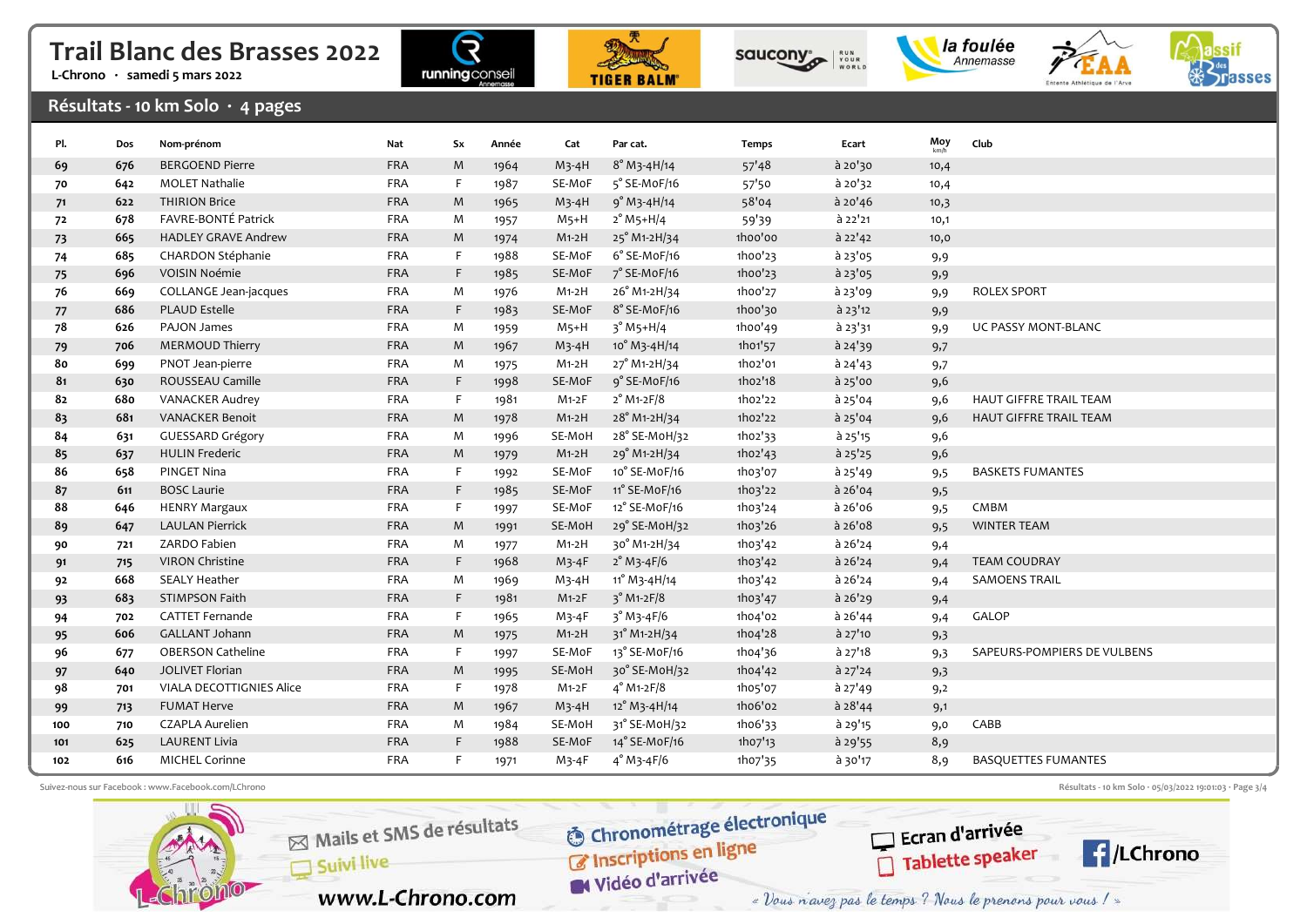









# Résultats - 10 km Solo · 4 pages

| PI.                | Dos | Nom-prénom                 | Nat        | Sx | Année | Cat      | Par cat.                         | Temps   | Ecart        | Moy<br>km/h | Club                          |
|--------------------|-----|----------------------------|------------|----|-------|----------|----------------------------------|---------|--------------|-------------|-------------------------------|
| 103                | 617 | ROSSI Agnes                | <b>FRA</b> | F  | 1971  | $M3-4F$  | $5^{\circ}$ M <sub>3</sub> -4F/6 | 1ho7'35 | $a$ 30'17    | 8,9         |                               |
| 104                | 635 | <b>CORBOZ Daniel</b>       | FRA        | M  | 1956  | $M5+H$   | $4^{\circ}$ M5+H/4               | 1ho8'25 | à 31'07      | 8,8         | SEPASIMPOSSIBLE               |
| 105                | 673 | <b>SEALY Richard</b>       | <b>FRA</b> | M  | 1969  | $M_3-4H$ | 13° M3-4H/14                     | 1h09'25 | $a_{32}$ '07 | 8,6         |                               |
| 106                | 664 | <b>EVRARD Manon</b>        | <b>FRA</b> | F  | 1982  | $M1-2F$  | $5^\circ$ M1-2F/8                | 1ho9'35 | à 32'17      | 8,6         |                               |
| 107                | 645 | <b>CALLONI Manoel</b>      | <b>FRA</b> | M  | 1974  | $M1-2H$  | 32° M1-2H/34                     | 1h10'16 | à 32'58      | 8,5         |                               |
| 108                | 627 | ROLLAND Maéva              | <b>FRA</b> |    | 1995  | SE-MoF   | 15° SE-MoF/16                    | 1h10'52 | à 33'34      | 8,5         |                               |
| 109                | 629 | ROSSET Cathy               | <b>FRA</b> | F. | 1969  | $M3-4F$  | $6°M_3-4F/6$                     | 1h10'54 | à 33'36      | 8,5         |                               |
| 110                | 605 | TOMASSINI SIGWARD Virginie | <b>FRA</b> |    | 1981  | $M1-2F$  | $6^{\circ}$ M1-2F/8              | 1h12'04 | à 34'46      | 8,3         |                               |
| 111                | 604 | <b>TOMASSINI Axel</b>      | <b>FRA</b> | M  | 1973  | $M1-2H$  | 33° M1-2H/34                     | 1h12'04 | $a$ 34'46    | 8,3         |                               |
| 112                | 675 | SEMPLE Frederique          | <b>FRA</b> |    | 1973  | $M1-2F$  | 7° M1-2F/8                       | 1h14'22 | à 37'04      | 8,1         |                               |
| 113                | 689 | <b>MOULART Catherine</b>   | <b>FRA</b> | F  | 1975  | $M1-2F$  | $8^\circ$ M1-2F/8                | 1h19'23 | $a$ 42'05    | 7,6         | <b>HAUT GIFFRE TRAIL TEAM</b> |
| Abandons (4)       |     |                            |            |    |       |          |                                  |         |              |             |                               |
| <b>DNF</b>         | 609 | LAFITTE Romuald            | <b>FRA</b> | M  | 1999  | SE-MoH   |                                  | Abandon |              |             |                               |
| <b>DNF</b>         | 636 | <b>SPINELLI Laurent</b>    | <b>FRA</b> | M  | 1970  | $M_3-4H$ |                                  | Abandon |              |             |                               |
| <b>DNF</b>         | 648 | <b>COUTANT Emeline</b>     | <b>FRA</b> |    | 1991  | SE-MoF   |                                  | Abandon |              |             | <b>WINTER TEAM</b>            |
| <b>DNF</b>         | 649 | <b>TANNER Sébastien</b>    | <b>FRA</b> | M  | 1979  | $M1-2H$  |                                  | Abandon |              |             |                               |
| Non partants $(4)$ |     |                            |            |    |       |          |                                  |         |              |             |                               |
|                    | 603 | <b>BERTHOUD Eric</b>       | <b>FRA</b> | M  | 1979  | M1-2H    |                                  |         |              |             |                               |
|                    | 618 | <b>GIRAUDEAU Baptiste</b>  | <b>FRA</b> | M  | 1989  | SE-MoH   |                                  |         |              |             | <b>TEAM COMPEX TRAIL</b>      |
|                    | 638 | <b>MONDON Philippe</b>     | FRA        | M  | 1966  | M3-4H    |                                  |         |              |             | ASJ74                         |
|                    | 667 | EXCOFFIER Gwenaëlle        | <b>FRA</b> | F  | 1977  | $M1-2F$  |                                  |         |              |             | <b>SALEVE TRAIL</b>           |

Partants : 117 | Classés : 113 | Abandons : 4 | Non partants : 4

Suivez-nous sur Facebook : www.Facebook.com/LChrono  $R = \frac{q}{4}$  and  $R = \frac{q}{4}$  and  $R = \frac{q}{4}$  and  $R = \frac{q}{4}$  and  $R = \frac{q}{4}$  and  $R = \frac{q}{4}$  and  $R = \frac{q}{4}$  and  $R = \frac{q}{4}$  and  $R = \frac{q}{4}$  and  $R = \frac{q}{4}$  and  $R = \frac{q}{4}$ O Chronométrage électronique Mails et SMS de résultats Ecran d'arrivée inscriptions en ligne Tablette speaker  $\blacksquare$ /LChrono Suivi live  $\Box$ Widéo d'arrivée www.L-Chrono.com « Vous n'avez pas le temps ? Nous le prenons pour vous ! »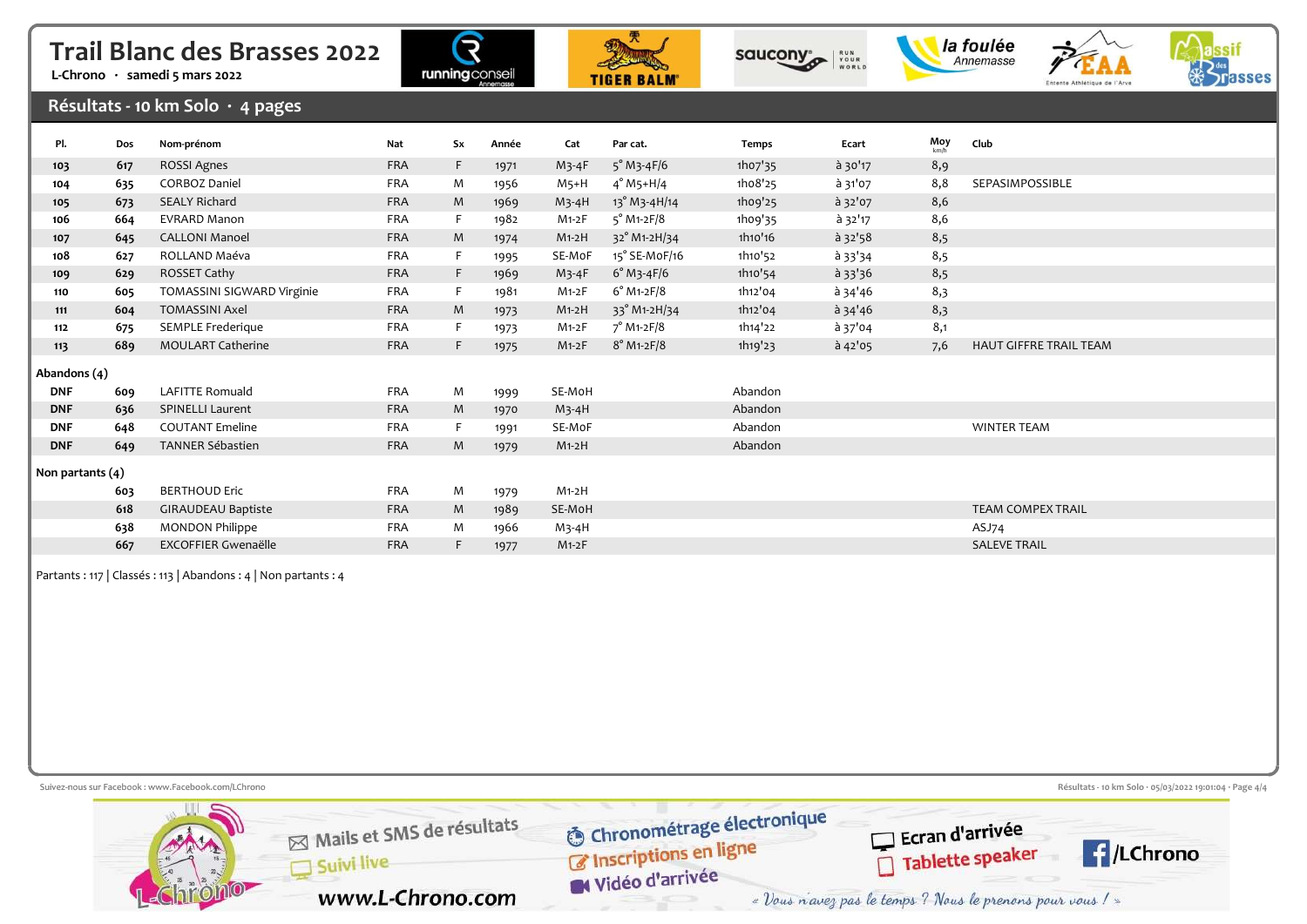







#### Résultats - 10 km Relais · 1 page

| Pl. | Dos | Nom-prénom                             | Nat        | Sx        | Temps   | Ecart          | $Moy$ <sub>km/h</sub> | Club                      |
|-----|-----|----------------------------------------|------------|-----------|---------|----------------|-----------------------|---------------------------|
|     | 803 | BOEGEAT Clement/MORTIER Christopher    | <b>FRA</b> | M         | 38'41   | $\overline{a}$ | 15,5                  | CURLYNAK                  |
|     | 806 | BONTAZ Christophe/POTY Florent         | <b>FRA</b> | M         | 40'32   | à 1'51         | 14,8                  | EAA ARVE ATHLETISME       |
|     | 805 | ALBENQUE lara/ALBENQUE Rubens          | <b>FRA</b> | $\Lambda$ | 49'23   | $a$ 10'42      | 12,2                  | <b>CHAMPIONNET SPORTS</b> |
|     | 801 | DECOSNE Damien/LEBRANCHU Rafaëlle      | <b>FRA</b> | $\Lambda$ | 50'55   | $a$ 12'14      | 11,8                  | <b>OUICODEIT</b>          |
|     | 802 | BESCOND Marion/SKARKA Peter            | <b>FRA</b> | $\Lambda$ | 57'53   | $a$ 19'12      | 10,4                  |                           |
|     | 804 | <b>GOUTTENOIRE Lauriane/EBEL Sonia</b> | <b>FRA</b> |           | 1h01'57 | $a$ 23'16      | 9,7                   |                           |

Partants : 6 | Classés : 6

Suivez-nous sur Facebook : www.Facebook.com/LChrono  $\mathbb{R}^2$  and  $\mathbb{R}^2$  and  $\mathbb{R}^2$  and  $\mathbb{R}^2$  and  $\mathbb{R}^2$  and  $\mathbb{R}^2$  and  $\mathbb{R}^2$  and  $\mathbb{R}^2$  and  $\mathbb{R}^2$  and  $\mathbb{R}^2$  and  $\mathbb{R}^2$  and  $\mathbb{$ O Chronométrage électronique Mails et SMS de résultats Ecran d'arrivée inscriptions en ligne Tablette speaker  $\bigcup$  /LChrono Suivi live Widéo d'arrivée www.L-Chrono.com « Vous n'avez pas le temps ? Nous le prenons pour vous ! »